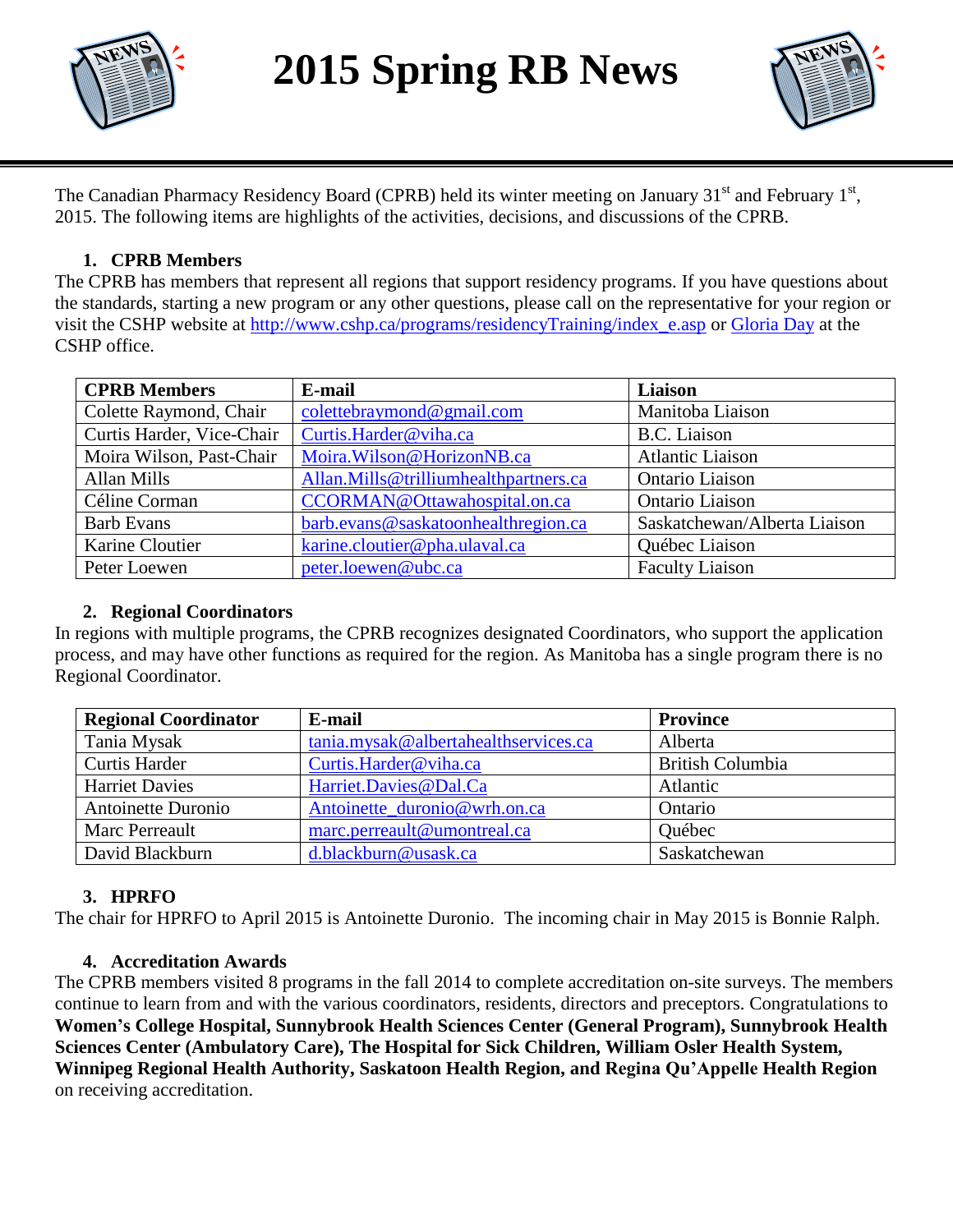# **5. Standards Group Update**

The Standards Group reviews the Accreditation Standards and plans and delivers the establishment of Advanced Pharmacy Practice Residency Standards according to an established timeline. The Standards Group consists of the following members: Allan Mills (Chair), Curtis Harder (Vice-Chair), Peter Loewen, Donna Woloschuk, Heather Kertland, Debbie Kwan, Jennifer Bolt, Lalitha Raman-Wilms, Nancy Sheehan, Sandra Bjelajac Mejia, and Samantha Yau. A workshop was held on February  $2<sup>nd</sup>$ , 2015 to discuss and obtain feedback on the draft Standards for Advanced Practice Residencies. A webinar is planned for April – May 2015 in order to obtain further feedback from Residency Directors, Coordinators, and Preceptors from across Canada. Stay tuned for details.

Next up: The Standards Group will be reviewing the year 1 standards. Both the year 1 and year 2 standards will be designed to align with the AFPC educational outcomes.

# **6. Education Group Update**

The Education Group plans and implements educational events to address identified learning needs for Canadian hospital pharmacy residency directors, coordinators, and preceptors. The Education Group consists of the following members: Colette Raymond (Chair), Barb Evans, Tania Mysak, and Jennifer Tseng. The fall webinar "Assessing Feedback" presented by Dr. Donna Woloschuk was well attended. The webinar link and handout are on the CSHP website at [http://www.cshp.ca/programs/residencyTraining/index\\_e.asp](http://www.cshp.ca/programs/residencyTraining/index_e.asp)

A May spring seminar on 'Tips to Deal with Struggling Residents' will be presented by Dr. Janice Yeung. Watch your inbox for details.

Suggestions for residency preceptor development topics are always welcome – email [colettebraymond@gmail.com](mailto:colettebraymond@gmail.com) with your ideas.

# **7. Surveyors Group Update**

The Surveyors Group consists of the following members: Moira Wilson (Chair), Céline Corman (Vice-Chair), Danette Beechinor, Cathy Burger (on maternity leave), Dorothy George, Sandy Jansen, Lauza Saulnier, and Bill Wilson. The group continues to meet on a quarterly basis via teleconference. Over the past year, our Surveyors Group has participated in numerous surveys and new members have undergone surveyor training.

#### **8. Resident Recruitment for 2015-16**

The Residency Matching Service (RMS) was used to successfully match 101 residents to programs for the 2015-2016 year. Application to residency programs continues to be competitive. The number of positions growing from 82 in 2010-2011 to 101 in 2015-2016 (excluding Québec), a 23% growth! The chart below provides the RMS statistics for the last two years.

| Year      | <b>Accredited</b><br>programs<br>registered | Non-<br>accredited<br>programs<br>registered | <b>Registered</b><br>candidates | <b>Unmatched</b><br>candidates | <b>Positions</b><br>available | <b>Positions</b><br>filled |
|-----------|---------------------------------------------|----------------------------------------------|---------------------------------|--------------------------------|-------------------------------|----------------------------|
| 2014-2015 | 25                                          | 4                                            | 312                             | 213                            | 100                           | 100                        |
| 2015-2016 | 26                                          |                                              | 321                             | 220                            | 101                           | 101                        |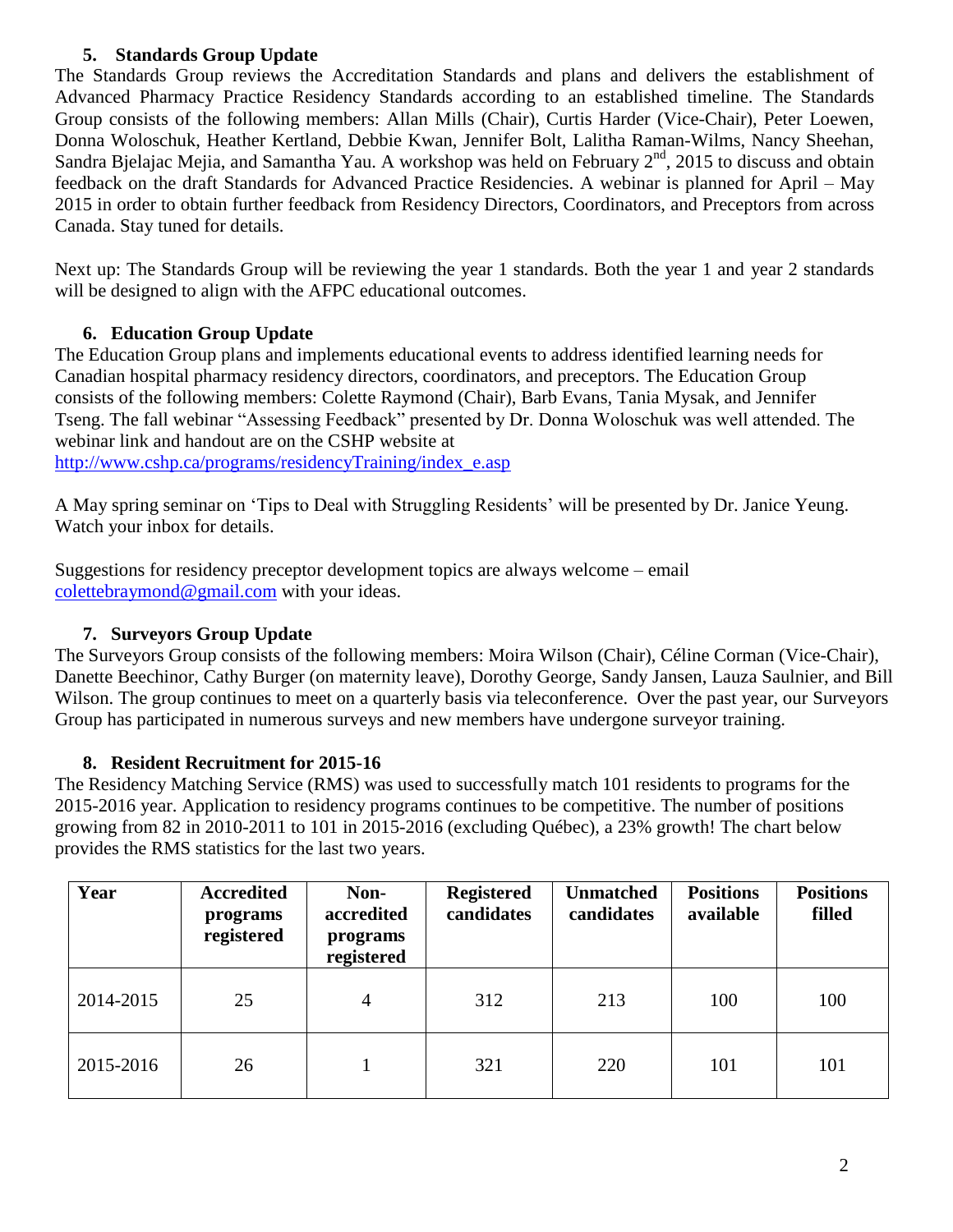# **What happened to the RMS match this year?**

The CPRB wishes to sincerely apologize to all the candidates and programs for the problems related to the residency match. We have had an opportunity to debrief with Mars Works. The location of the RMS had to be moved to a new platform in order to accommodate uploading of residency application information and collection of the application fee. The system was tested after it was moved and appeared to be functioning correctly. When the match was run there were no alerts. Upon investigation of a complaint, it was discovered that a sorting error had occurred. The match did not sort by the preferred match column 'candidate preference'. Once the error was noted, Mars Works repaired the defect and re-ran the match. The match was then double-checked manually. A mitigation strategy will be implemented to prevent this defect from occurring again. Of note, the software has exceeded its life-span and will need to be replaced in the next few years. The CPRB has begun to put funds aside, each year, to facilitate development of the new software.

### **9. 2016-2017 Residency Matching Service (RMS) dates to remember**

For the 2016-17 recruitment years the RMS deadlines are:

- a. November 1, 2015 Programs must update/ revise online program information
- b. November 1, 2015 Applicants must register on the RMS and pay the fee
- c. January 11 , 2016 Ranking by applicants and programs close at 5 p.m. EST
- d. January 18, 2016 Match results will be available

### **10. Leading Practices for Residency Programs**

Programs are invited to submit leading practices that can be shared with others across Canada. Leading practices are examples of how programs have implemented rotations, evaluations or program planning to meet the Accreditation Standards. Previously accepted leading practices are maintained at

[http://www.cshp.ca/programs/residencyTraining/programsinfo\\_e.asp](http://www.cshp.ca/programs/residencyTraining/programsinfo_e.asp) for your reference.



**11. You Asked Us** 

### **Does an assessment of the pharmacy resident need to be completed for every aspect of the residency program?**

The CPRB reviewed their current approach to accreditation. All components of a residency program that directly relate to a CPRB competency, as outlined in the 2010 Standards, must have a written assessment. Examples of this would include: administration mini-project, and four roles of teaching. Didactic sessions and academic half days do NOT require an evaluation. The knowledge and skills gained during these sessions should be evaluated during rotations. An example of this would include an introductory pharmacokinetics seminar. Application of these skills should be evaluated during completion of clinical rotations.

#### **How is 'multi-campus' defined?**

A residency program in which residency training occurs at two or more campuses of an organization, and no greater than 25% of residency rotations are conducted at sites external to the organization. The program has a Residency Program Director, Coordinator(s), and Residency Manual. Multi-site campus residency programs, with four or less campuses, are charged an annual accreditation fee of \$3000.00. An additional \$450.00 is added to the accreditation fee for each campus over four. Note: a campus is defined as a site where a resident or multiple residents spend a total of 60 training days or more during the residency.

If an organization has multiple campuses where residency training occurs, campus groupings for a program may be determined by CPRB that can realistically be visited during one typical survey visit and each such grouping will be charged a separate accreditation fee.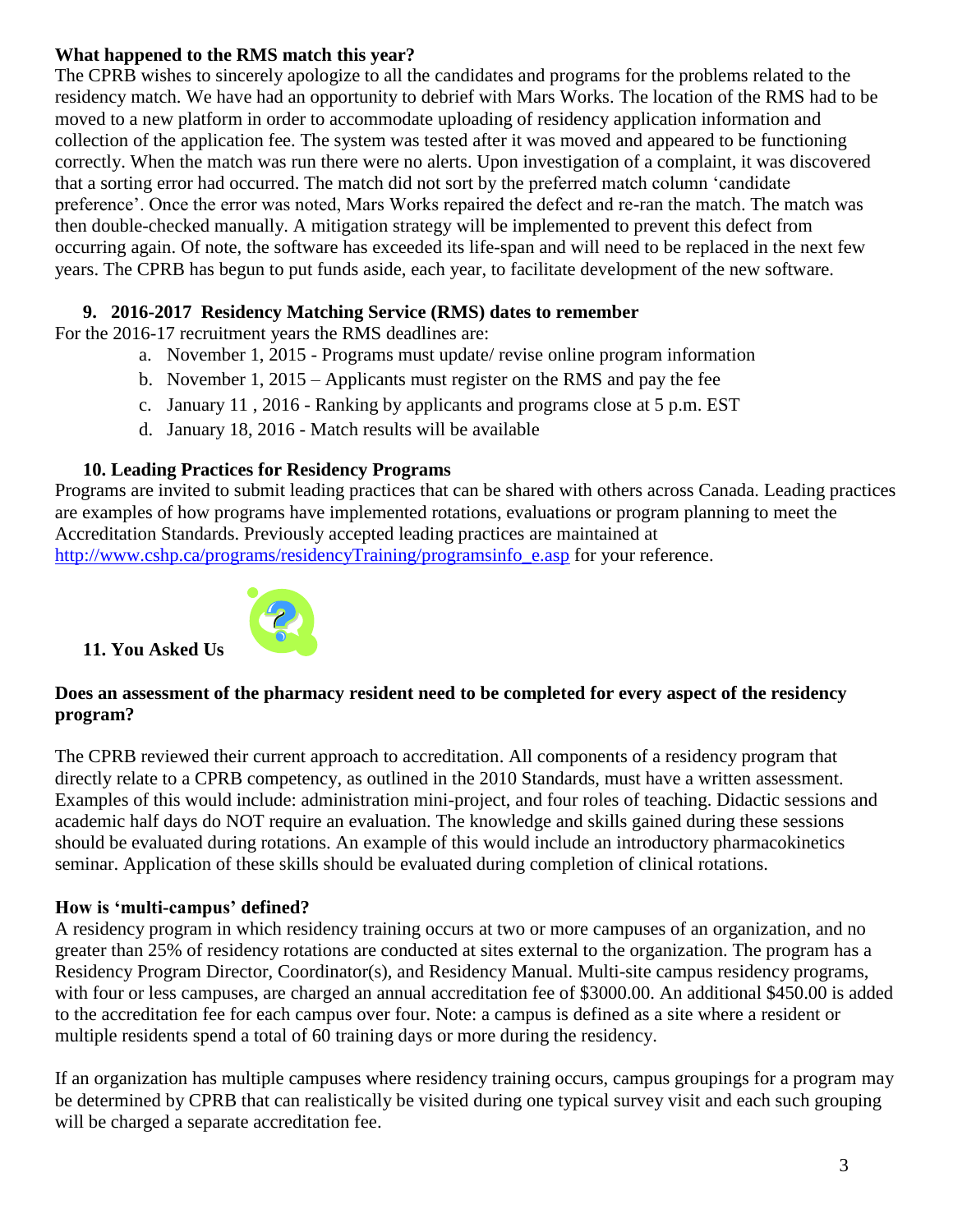# **12. What is the CPRB working on?**

#### Duration of Accreditation

The CPRB is currently reviewing the duration of accreditation awards. A six year accreditation award is currently under consideration. The CPRB will obtain feedback from programs once they have had an opportunity to fully explore this concept.

#### National Application Process

A cross country inquiry indicated programs are in support of exploring an on-line National Application process. A subcommittee of the CPRB has been formed and they are in the process of creating a draft national application process. Feedback will be solicited from programs in the next few months.

### **13. Professional Development Week (PDW)**

CSHP/CPRB displayed a booth at PDW, which was held in Quebec City on January 9, 2015. We had several students stop by the booth to hear about benefits of residency training and how to apply.